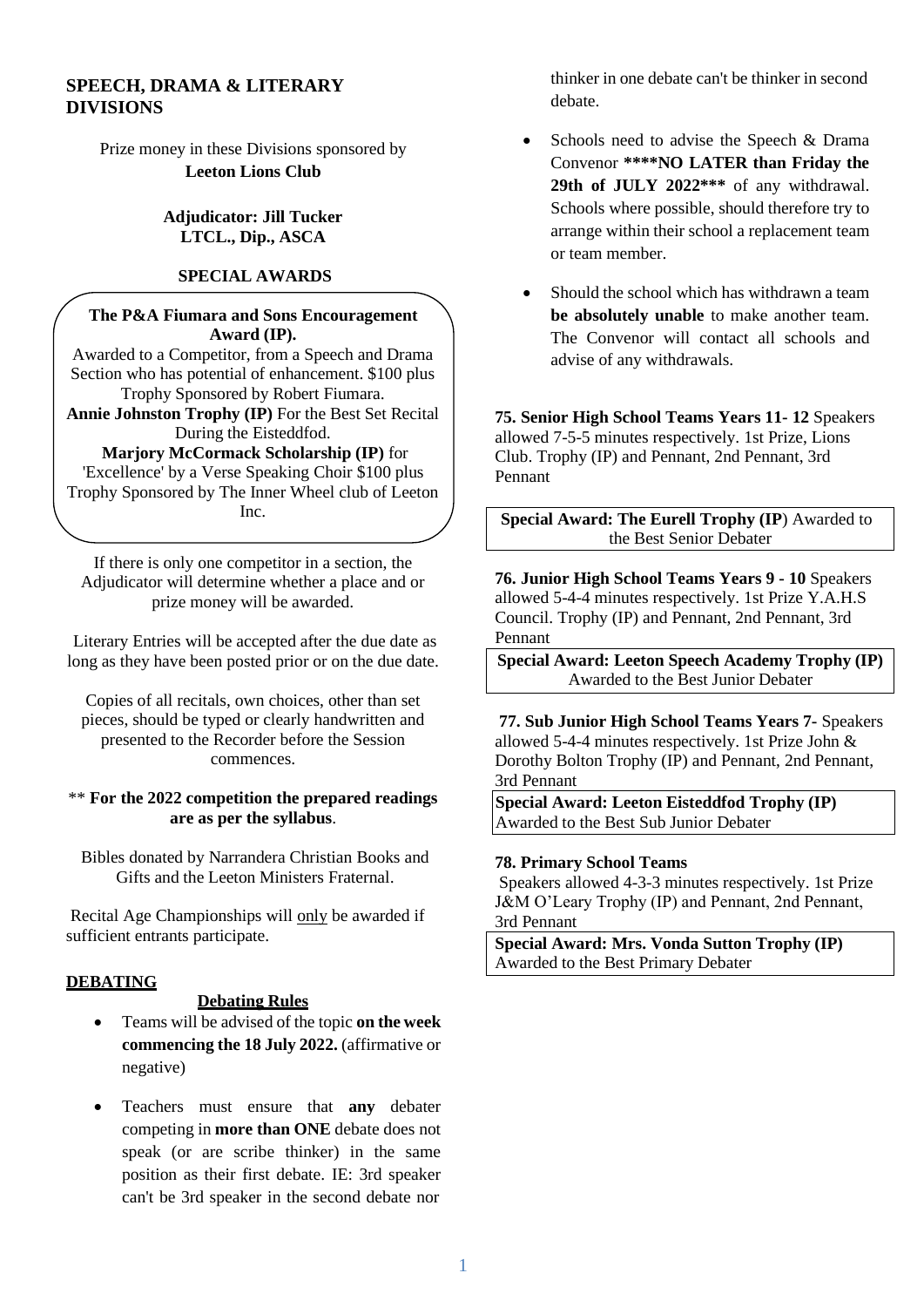# **PUBLIC SPEAKING**

#### **55. Speech 16/17/18 Years-OPEN "Leaving A Legacy."**

The Speech should be of **6 minutes** duration. There will be a warning bell at 5 mins. 1st Prize Leeton Rostrum Club Trophy (IP) plus \$20, 2nd \$10 plus certificate, 3rd \$5 plus certificate

# **56. Impromptu Speech 16/17/18 Years – OPEN**

A speech of 3 minutes duration. A warning bell will be sounded at 2mins. 1st - Leeton Soroptimist Trophy (IP) plus \$20, 2nd \$10 plus certificate, 3rd \$5 plus certificate

**57. Speech – 15 Years. "This, I Would Change"** The Speech should be of 5 minutes duration. There will bea warning bell at **4 mins**. 1st Prize Leeton Rostrum Trophy (IP) plus \$20, 2nd \$10 plus certificate 3rd \$5 plus certificate.

**58. Impromptu Speech – 15 Years** A speech of 3 minutes duration. A warning bell will be sounded at 2mins. 1st Prize Domenico (Mick) Fiumara Memorial Trophy (IP) plus \$20, 2nd \$10 plus certificate 3rd \$5 plus certificate

**59. Speech – 14 Years "Hard Copy Books Are Outdated"** A speech of **4 minutes** duration. A warning bell will be sounded at 3mins. 1st Prize Mrs. A D Mallamby Trophy (IP) plus \$15, 2nd \$10 plus certificate, 3rd \$5 plus certificate

**60. Impromptu Speech – 14 Years** A speech of 3 minutes duration. A warning bell will be sounded at 2mins. 1st –Mrs. Helen Errey Trophy (IP) plus \$15, 2nd \$10 plus certificate, 3rd \$5 plus certificate.

#### **61. Speech – 13 Years. "What Is A Celebrity?"**

A speech of **4 minutes** duration. A warning bell will be sounded at 3mins. 1st Prize Jack Cassidy Trophy (IP) plus \$10, 2nd \$8 plus certificate, 3rd \$5 plus certificate **62. Impromptu Speech – 13 Years** A speech of 3 minutes duration. A warning bell will be sounded at 2mins. 1st Prize Susan Noad Trophy (IP) plus \$10, 2nd \$8 plus certificate, 3rd \$5 plus certificate.

**63. Speech -12 Years "Travel Australia or Overseas?"** A speech of 3 minutes duration. A warning bell will be sounded at 2mins. 1st Prize Tierney and Dowd Trophy (IP) plus Medal, 2nd Medal plus certificate, 3rd Medal plus certificate

**64. Impromptu Speech – 12 Years**. A speech of 3 minutes duration. A warning bell will be sounded at 2mins. 1st Prize Tom Sullivan Trophy (IP) plus Medal, 2nd Medal plus certificate, 3rd Medal plus certificate. **65. Speech - Primary School Studentsin Years 5 and 6 "Is Respect Important?" A SPEECH OF 3 MINUTES DURATION**. A warning bell will be sounded at 2mins. 1st Prize Pamela Herrmann Award plus Medal plus certificate, 2nd Medal, plus certificate, 3rd Medal plus certificate.

# **DRAMA DIVISION**

**NOTE: Copies of any plays chosen must be provided by entrants (including names of the cast). Plays must be of acceptable standard and any copyright fees must be paid by the entrants before the performance. Cuts may be made to keep the play within time limits and these must be marked on the copy provided to the Secretary. Entrants are responsible for their own props and scenery and need to be kept to a minimum. Setting up and dismantling of the stage is included in the time frame and no curtains are permitted.**

**All members of winning groups will receive a 1st Prize Ribbon.**

**79. One Act Play or any Act or Scene from a Play – OPEN.** Own choice. Minimum three players. Time limit 30minutes including setting and dismantling the stage. 1st Prize \$25 plus Pennant, 2nd \$15 plus Pennant, 3rd \$10 plus Pennant.

**80. One Act Play or any Act or Scene from a Play – Pupils of Secondary Schools.** Own choice. Minimum three players. Time limit 20minutes including setting and dismantling the stage. 1st Prize \$25 plus Pennant, 2 nd \$15 plus Pennant, 3rd \$10 plus Pennant.

**SPECIAL AWARD: Dulcie Lenton Cup (IP) To be presented to the Best Performer from Sections 79 and 80**

**82. One Act Play or any Act or Scene from a Play – Pupils of Primary Schools**. Own choice. Minimum three players. Time limit 15minutes including setting and dismantling the stage. 1st Prize \$25 plus Pennant 2nd \$15 plus Pennant, 3rd \$10 plus Pennant.

**83. One Act Play or any Act or Scene from a Play – Pupils of Infant Classes.** Own choice. Minimum three players. Time limit 10minutes including setting and dismantling the stage. 1st Prize \$25 plus Pennant 2nd \$15 plus Pennant, 3rd \$10 plus Pennant.

**SPECIAL AWARD: EISTEDDFOD CUP (IP). To be presented to the Best Performer from Sections 82 and 83.**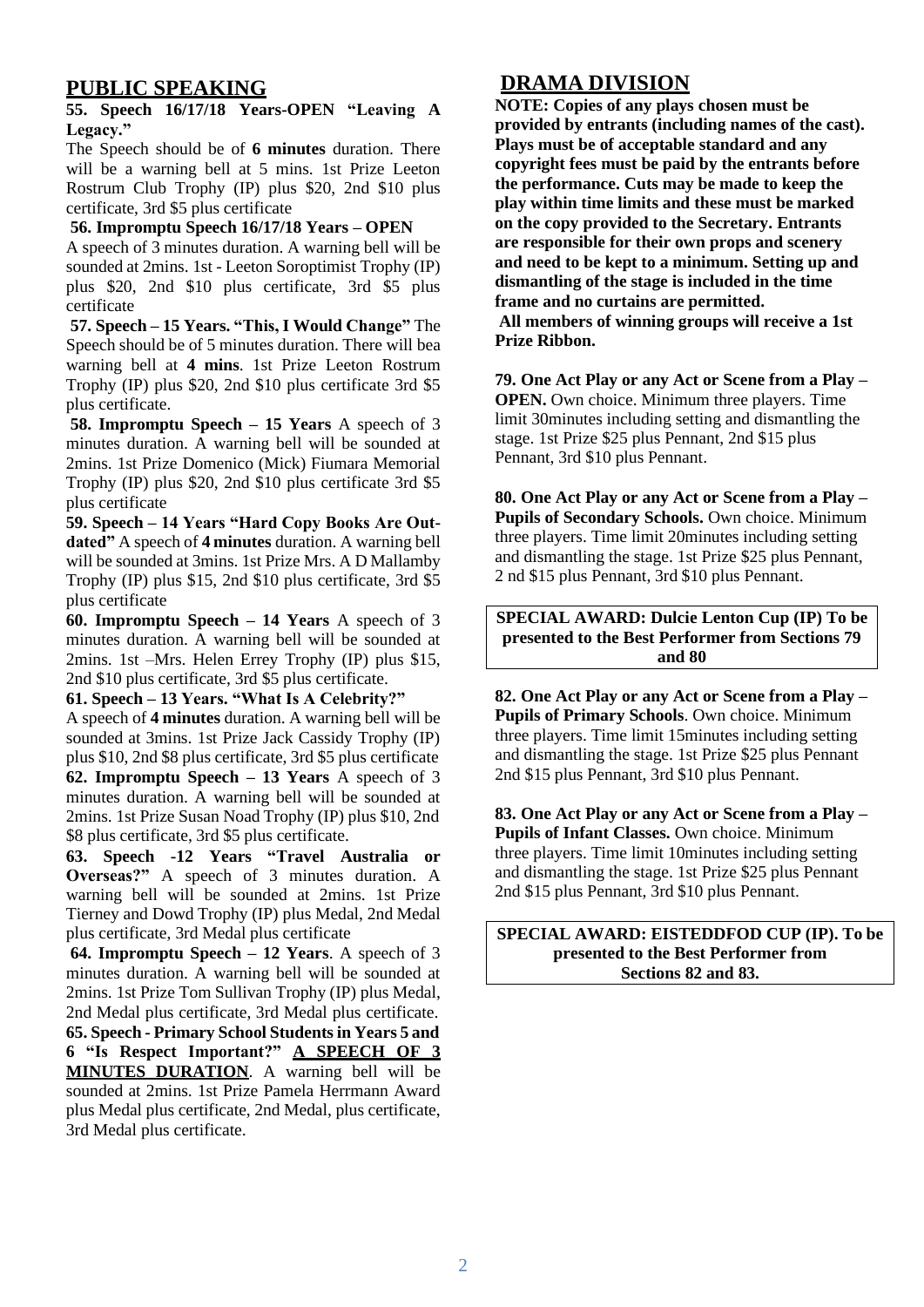# **VERSE SPEAKING GROUPS**

\*All members of winning groups will receive a 1st Prize Ribbon \*

**67. SPECIAL SCHOOLS. (a)"Think It Through"** by Carmel Randle and **(b)** Own Choice. 1st Prize Mrs. Pam Sullivan Trophy (IP) Plus \$25 and

Pennant, 2nd \$15 plus Pennant, 3rd \$10 plus Pennant

# **68. SMALL SCHOOLS, PRIMARY**

**Schools with enrollment of less than 100 pupils,** no fewer than 10 voices (a) **"If You Go Softly**" by Jenifer Kelly and (b) Own choice.

1st Prize Mrs. J Blight Trophy (IP) plus \$25 and Pennant, 2nd \$15 and Pennant, 3rd \$10 and Pennant

**72. INFANT SCHOOLS. Years K to 2**. No fewer than 10 voices (a**) "Telephone Chat"** by Annette Kosseris and **(b)** Own Choice. 1st Prize Parkview Public School Trophy (IP) plus \$25 and Pennant, 2nd \$15 and Pennant, 3rd \$10 and Pennant

**73. JUNIOR PRIMARY SCHOOLS**. Pupils of **Years 3 and or 4**, No fewer than 10 voices **(a) "Pitter Patter Splosh and Splatter"** by Max Fatchen and (b) Own Choice. 1st Prize Yanco CWA Trophy (IP) plus \$25 and Pennant, 2nd \$15 and Pennant, 3rd \$10 and Pennant.

**74. PRIMARY SCHOOLS**. Pupils of **Years 5 and or 6.** No fewer than 10 voices **(a) "Dog Byte"** by Trevor Harvey and **(b)** Own Choice. 1st Prize Teachers Federation Cup (IP) plus \$25 and Pennant, 2nd \$15 and Pennant, 3rd \$10 and Pennant

**SPECIAL AWARD: Marjory McCormack Scholarship (IP)** for **'Excellence' by a Verse Speaking Choir** \$100 plus Trophy Sponsored by the Inner Wheel Club of Leeton

# **SET POEMS**

#### **Section 67. SPECIAL SCHOOLS Think It Through** by *Carmel Randle*

When the swagman by the billabong Pinched that little lamb, He didn't realise how that act Would leave him in a jam!

It must have been a LITTLE lamb, Or there'd be too much meat For one old bloke to carry! And far too much to eat! He wasn't thinking clearly then, As you can plainly see, And though I hate to tell you, well – The worst was yet to be!

His brain was out of action as He made that famous leap Into the Combo Waterhole! It's barely two foot deep!

But he made himself quite famous – All Australia sings along When they play 'Waltzing Matilda'! It's our favourite Aussie song!

# **Section 68. SMALL SCHOOLS If You Go Softly** *by Jenifer Kelly*

If you go softly out to the gum trees At night after the darkness falls If you go softly and call Tch TchTch TchTchTch They'll come The possums!

If you take bread that you've saved They'll come close up and stand And eat right from your hand Softly Snatching Nervous The possums!

And if you are still and move slowly You can very softly pat Their thick fur gently like that It's true You can Really touch them The possums!

You can do that all If you go softly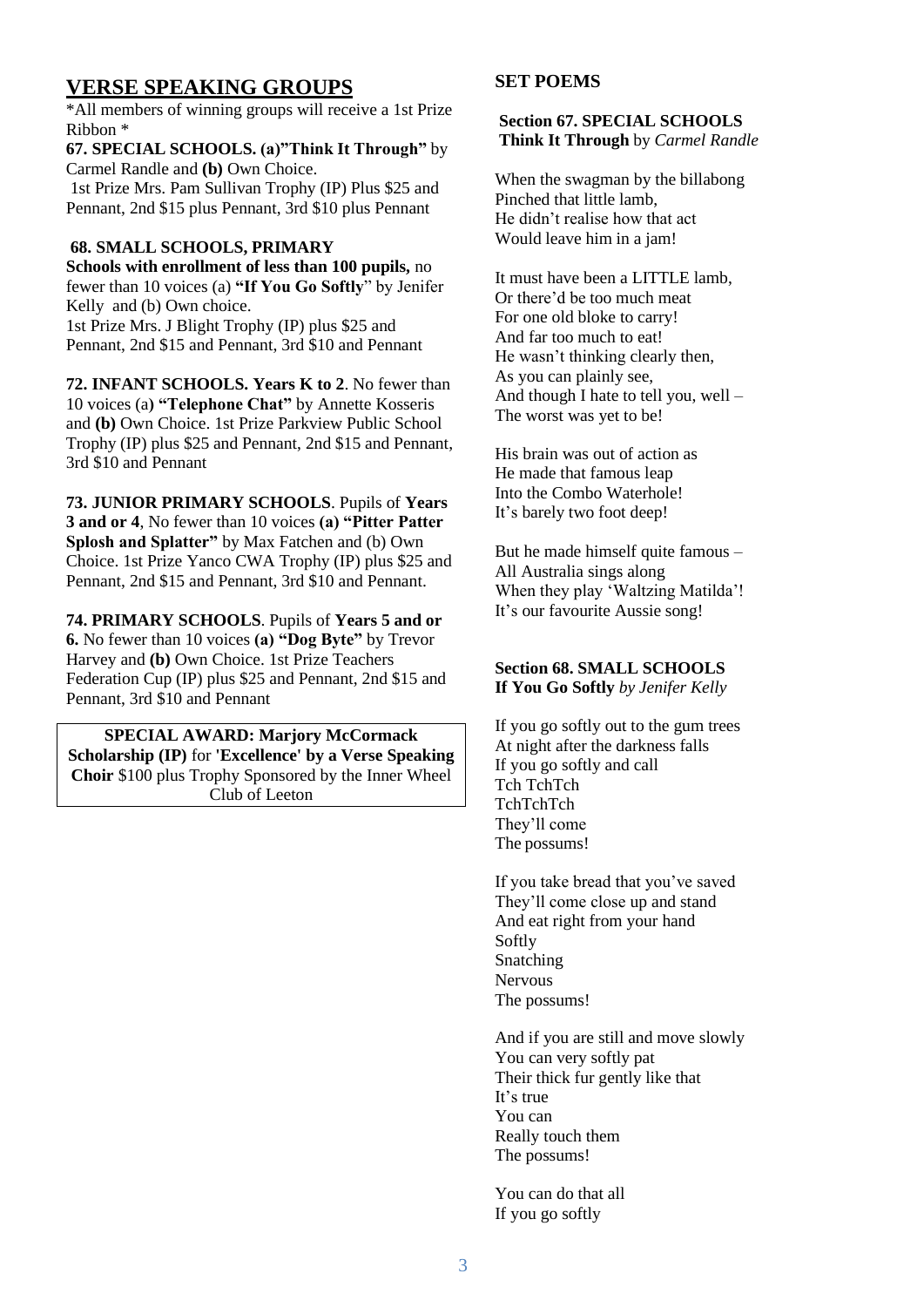At night To the gum trees If you go softly And call

#### **Section 72, INFANT SCHOOLS Telephone Chat** *by Annete Koseris*

Telephone, telephone, telephone Talk about this; talk about that!

Talk about movies! Talk about sport! Talk about clothes and everything we bought!

Telephone, telephone, telephone chat! Talk about this; talk about that!

Talk about teachers! Talk about fate! Talk about friends and getting home late!

Telephone, telephone, telephone chat! Talk about this; talk about that!

Talk about music! Talk about noise! Our big sister…talks about… boys!

We all love to chat, chat, chat! Talk about this; talk about that but mum just doesn't understand at all –

"Get …off….the…phone… NOW! *I need to make a call!"*

Errr….call you back!

**Section73. JUNIOR PRIMARY SCHOOLS Pitter Patter Splosh and Splatter** *by Max Fatchen*

The billabong is full again The kelpie's had a swim. The roof's resounding to the rain, A sort of rural hymn.

The gutters gurgled with delight The rain tank overflowed, With showery days, a dampish night And puddles in the road.

The cocky, raindrops on his brow, Observed his rain gauge score, He murmured "Mate it's raining now But, mate, we want some more.

"The creek will lick its thirsty lips, It sort of cheers a bloke, And how I love among the drips To hear the old frogs croak.

"The liquid bubbles in the drain, The banks with mud are mired, The yabbies coming back again, We thought they'd all retired.

"So pitter patter's our refrain, There's dancing in the town, The billabong is full again, So Hughie, send her down!"

# **Section 74 SENIOR PRIMARY SCHOOLS**

**Dog Byte** *by Trevor Harvey*

When they wish us"Nighty-night" I We look bleary-eyed and gormless-But this is just a SHAM! Assoon asthey're asleep We're into our RAM mode! You've heard of Pack Dogs? Well, We're HACK Dogs! I wonder what they'd do If half the neighbourhood's Dog owners knew Their pets have learned to use Their owners' computers, late at night? (We find them useful For storing information, Just as humans do.) Months ago, We opened a window of our own For where we'd buried things, Like bones or balls. But now that we've become HACKERS, It's even more exciting! We tap into the records of *other* computers And find dog-run windows That list the whens and wheres Of *their* buried treasures, Soon to become our own... "A chicken carcass in the vegetable patch" "A tasty lamb's leg at Number 4" "Some spare ribs under the apple tree" – Things they've been saving for a "private" gnaw", Until we dig them  $up$  – and "relocate".... We're building quite a collection! And, joy of joys, no one suspects! We've avoided all detection, Thanks to our technological skills.

For We're "New-Age" Retrievers– And the results are simply GOLDEN!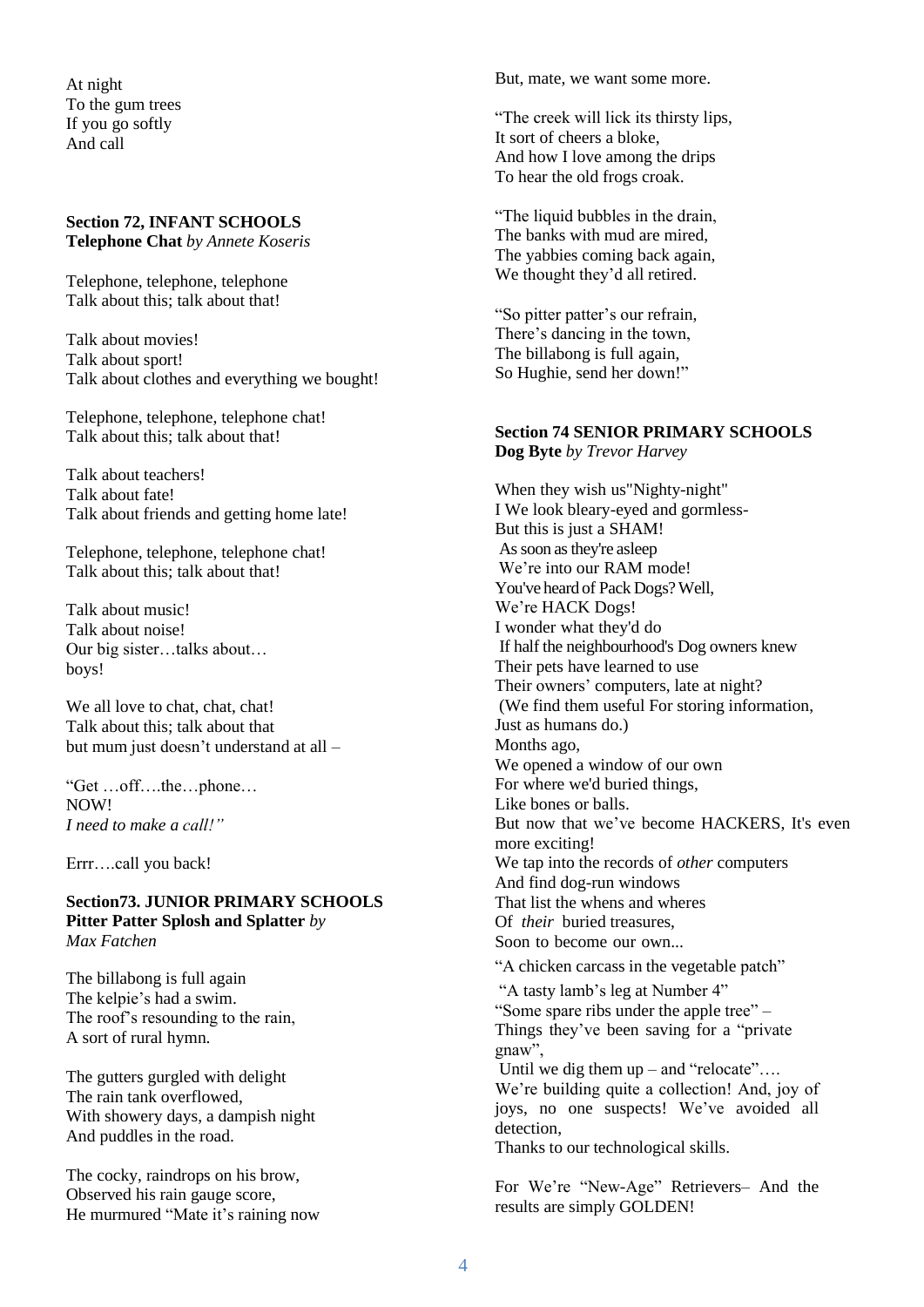# **LITERARY DIVISION**

#### **Agriculture in the MIA Sponsored by Sunrice**

# **Primary Schools**

Unless otherwise stated: **1st Prize** \$10, **2nd** Medal and **3rd** Medal

**99. SunRice Written Expression. 'Why Is Rice an Important Food Source?'** 350 words maximum

# **Secondary Schools**

Unless otherwise stated: **1st Prize** \$15, **2nd** Medal and **3rd** Medal **100. SunRice Written Expression. 'Is All Rice the Same? Do Different Varieties have the same Environmental Impact?'** Maximum 750 words

**Agriculture in the MIA Sponsored by SOUTHERN COTTON**

# **Primary Schools**

Unless otherwise stated: **1st Prize** \$10, **2nd** Medal and **3rd** Medal **101. Written Expression - 'What Can Be Made from Cotton?'** 350 words maximum

# **Secondary Schools**

Unless otherwise stated: **1st Prize** \$15, **2nd** Medal and **3rd** Medal **102. Written Expression - 'Should We Grow Cotton as Drought Increases?'** 750 words maximum

# **LITERARY DIVISION**

**(Sponsored by Riverina Writing House)**

**Adjudicator: Jill Tucker LTCL., Dip., ASCA** Unless otherwise stated, entries should be in by the closing date. Manuscripts must be submitted by **1 st July 2022** to:

Leeton Eisteddfod Society Inc. Speech and Drama Section, PO Box 322, LEETON NSW 2705.

A stamped, self-addressed envelope **MUST BE INCLUDED** with entries for the return of adjudication slip(s). Otherwise adjudication slips and work will not be returned. A single envelope for entries submitted as a bulk entry by a school is

suitable. As is multiple entries by an individual. **THIS APPLIES TO** Stamped, self-addressed envelope if work and adjudication sheets are to be returned**. Note:** The Stamped, self-addressed envelope must be the same size as entries are sent.

#### **OPEN- 18 Years and Over**

1<sup>st</sup> Prize \$20, 2<sup>nd</sup> \$15 and 3<sup>rd</sup> \$10 **84. Original Poem** - Maximum 150 words **85. Original Short Story** - Absolute Maximum 1,000 words **86. Written Expression** "**The Future of In-store Shopping**" - Absolute maximum 1,200 words

#### **16 and 17 Years**

1<sup>st</sup> Prize \$20, 2<sup>nd</sup> \$15 and 3<sup>rd</sup> \$10 **87. Original Poem** - Maximum 150 words **88. Original Short Story** - Absolute Maximum 1,000 words **89. Written Expression** tbc - Absolute maximum 1,200 words.

# **14 and 15 Years**

1<sup>st</sup> Prize \$15, 2<sup>nd</sup> \$10 and 3<sup>rd</sup> \$8 **90. Original Poem - Maximum 150 words 91. Original Short Story** - Absolute Maximum 1,000 words **92. Written Expression -tbc**- Maximum 750 words **12 and 13 Years** 1<sup>st</sup> Prize \$10, 2<sup>nd</sup> \$8 and 3<sup>rd</sup> \$5 **93. Original Poem -** Maximum 150 words **94. Original Short Story** - Absolute Maximum 1,000 words. **95. Written Expression** tbc Maximum 750

words

**SPECIAL AWARD: St Francis de Sales Regional College Trophy (IP**) To be awarded to the **most outstanding entry** received in the above sections of the Literary Division. Age will be taken into account when judging. No separate entry is required.

#### **Primary School Age**

1<sup>st</sup> Prize \$15, 2<sup>nd</sup> \$10 and 3<sup>rd</sup> \$8 **96. Original Poem** - Maximum 150 words **97. Original Short Story** - Absolute Maximum 750 words **98. Written Expression "A Book Is A Friend"** Maximum 500 words

**SPECIAL AWARD: The Irrigator Trophy (IP)** to be awarded to the **most outstanding entry** received in the Primary Schools section of the Literary Division. No separate entry required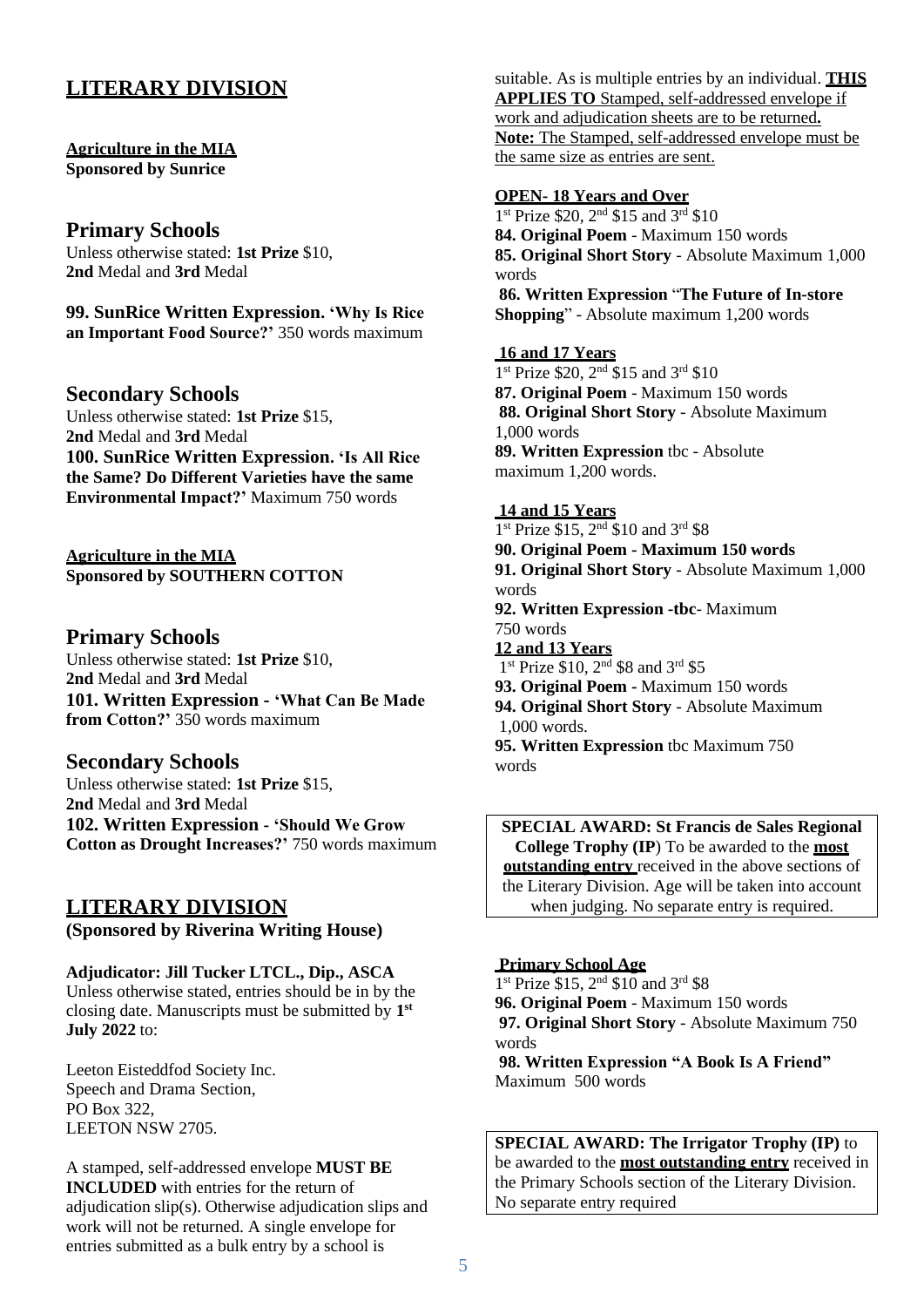# **RECITALS**

#### **Open - 17 Years and Over**

**1. Shakespearian Recital or Character Recital (Costume is optional)** Exact should be about 40 lines. 1st Prize \$20, plus certificate 2nd \$15, plus certificate, 3rd \$10 plus certificate

**2. \*Set Recital** '**Eurydice In Hades' by Judith Wright.** 1st Prize \$20 plus certificate, 2nd \$15 plus certificate, 3rd \$10 plus certificate.

**3. Australian Recital. Own Choice** 1st Prize \$20 plus certificate, 2nd \$15 plus certificate, 3rd \$10 plus certificate.

**4. Bible Reading. Matthew Ch.21; verses: 1-11 inclusive (New International Version Bible)**

1st Prize \$20,plus Bible 2nd \$15 plus certificate, 3rd \$10 plus certificate.

**5. Humorous Recital. Light Verse – Own Choice** 1st Prize \$20 plus certificate, 2nd \$15 plus certificate, 3rd \$10 plus certificate.

**6. Prepared Reading. Set by the Adjudicator**. An extract from **'Water For Elephants'** by Sara Gruen 1 st Prize \$20 plus certificate, 2nd \$15 plus certificate, 3rd \$10 plus certificate.

**Open Championship – Dr. K Facer Trophy (IP).** Sponsored by J&D Nolen. To be awarded to the Competitor with the highest aggregate marks in **4** of the following **five** Sections 1,2,3,4 and 5. **Set Recital is compulsory.**

# **16 Years and Under**

**7. Character Recital. Own Choice (Costume optional)** Time limit 5mins which includes setup and dismantling the stage. 1st Prize \$20plus certificate, 2nd \$15 plus certificate, 3rd \$10plus certificate

**8. \*Set Recital 'Country in the City'** by Lori Eldridge. 1st Prize \$20 plus certificate, 2nd \$15 plus certificate, 3rd \$10 plus certificate

**9. Australian Recital. Own Choice** 1st Prize \$20plus certificate, 2nd \$15plus certificate, 3rd \$10 plus certificate.

**10. Bible Reading. James Ch. 1 verses 19-27 inclusive (New International Version Bible)**

1st Prize \$20plus certificate, 2nd \$15 plus certificate, 3rd \$10 plus certificate

**11. Humorous Recital.** Light Verse – Own Choice

1st Prize \$20plus certificate, 2nd \$15 plus certificate, 3rd \$10plus certificate

**12. Prepared Reading. Set by Adjudicator.** An extract from '**To Love A Sunburnt Country'** by Jackie French 1st Prize \$20 plus certificate, 2nd15 plus certificate, 3rd \$10 plus certificate

## **16 Years and Under Championship. - Leeton**

**Eisteddfod Society Trophy (IP).** To be awarded to the Competitor with the highest aggregate marks in **4** of the following **five** Sections 7, 8, 9, 10 and 11 **Set Recital is compulsory**

## **14 Years and Under**

**14. Character Recital. Own Choice**.(**Costume optional).** Time limit 5 mins which includes setup and dismantling of the stage. 1st Prize \$15 plus certificate, 2nd \$10 plus certificate, 3rd \$5 plus certificate.

**15. \*SET Recital 'Eerie'** by Bill Scott. 1st prize \$15 plus certificate, 2nd \$10 plus certificate. 3 rd \$5 plus certificate. **16. Australian Recital. Own Choice** 1st Prize \$15 plus certificate, 2nd \$10 plus certificate, 3rd \$5 plus certificate **17. Bible Reading.**Isaiah **Ch.28; verses:23-29 inclusive (New International Version Bible).**

1st Prize \$15 Bible plus Certificate, 2nd \$10 plus certificate, 3rd \$5 plus certificate

**18. Humorous Recital.** Light Verse – Own Choice 1st Prize \$15 plus certificate 2nd \$10 plus certificate, 3rd \$5 plus certificate

**19. Prepared Reading. Set by Adjudicator**. An excerpt of no more than 250 words, from **'Finnikin of the Rock'** By Melina Marchetta. 1st Prize \$15 plus certificate 2nd \$10 plus certificate, 3rd \$5 plus certificate

**20. Impromptu Reading** Time limit 2minutes 1st Prize \$15 plus certificate, 2nd \$10 plus certificate, 3rd \$5 plus certificate

**14 Years and Under Championship- Mrs. Kathleen Crosby Trophy (IP).** To be awarded to the Competitor with the highest aggregate marks in **4** of the following **five** Sections 14, 15\*, 16, 17 and 18 **Set Recital is compulsory.**

#### **12 Years and Under**

**21. Character Recital. Own Choice. (Costume optional)** Time limit 5 mins. which includes setup and dismantling the stage. 1st Prize Medal plus certificate, 2nd Medal plus certificate, 3rd Medal plus certificate. **22. Set Recital. 'Mr Pelican'** by Peter Skrzynecki. 1st Prize Medal plus certificate, 2nd Medal plus certificate, 3rd Medal plus Certificate

**23. Australian Recital. Own Choice** 1st Prize Medal plus certificate, 2nd Medal plus certificate, 3rd Medal plus certificate

**24. Bible Reading. Luke Chapter 18 Verses 35-43 inclusive. (New International Version Bible)**

1st Prize Bible plus Medal plus certificate, 2nd Medal, plus certificate, 3rd Medal plus certificate 25. **25.Humorous Recital**. Light Verse – Own Choice 1st Prize Medal plus Certificate, 2nd Medal plus Certificate, 3rd Medal plus certificate

**26. Prepared Reading. Set by Adjudicator.** An extract from ''**The Hobbit'** by J.R.R Tolkein. 1st Prize Pamela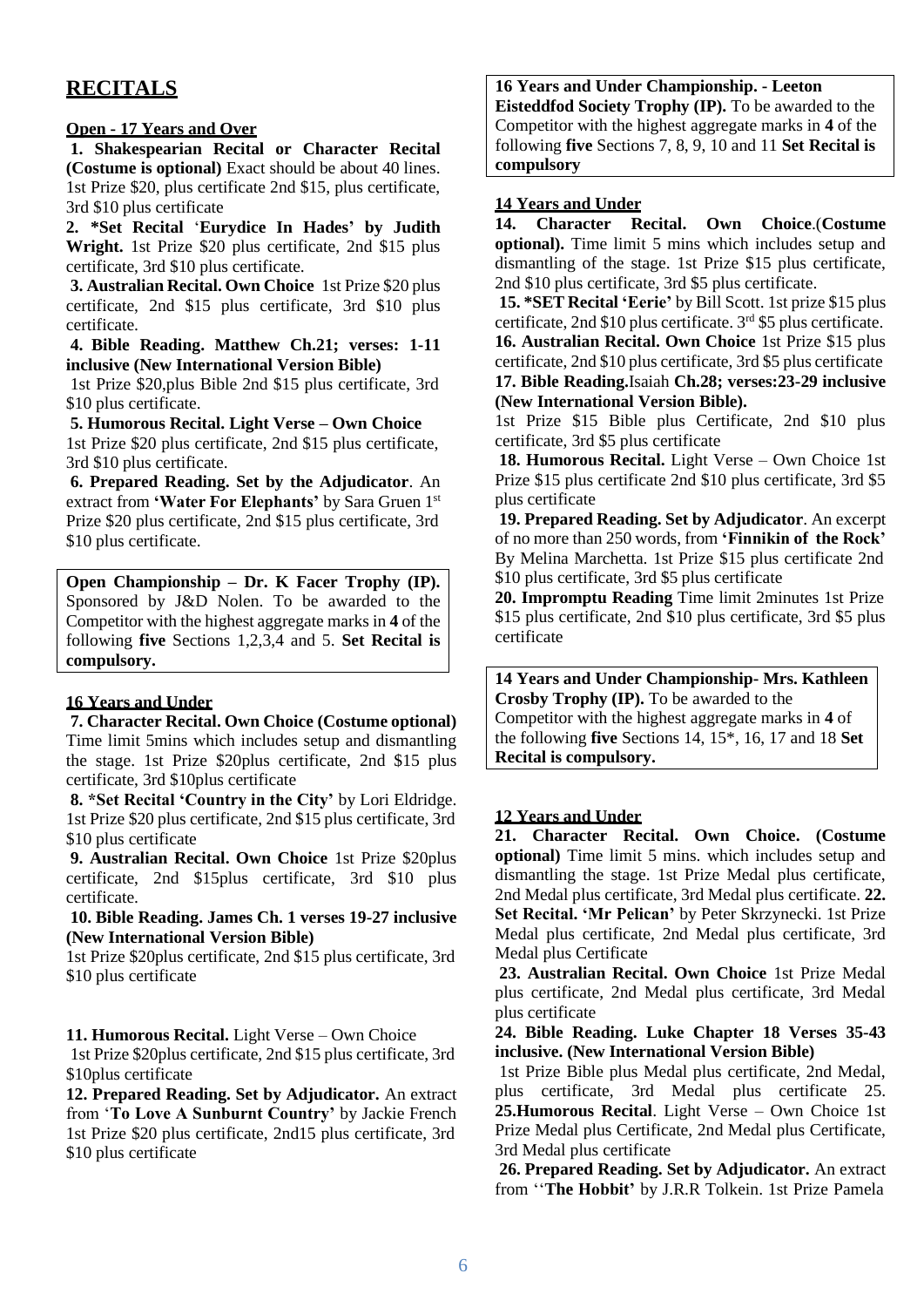Lynch Trophy (IP) plus Medal, 2nd Medal plus certificate, 3rd Medal plus certificate.

**27. Impromptu Reading.** Time limit 2 minutes. 1st Prize Medal plus certificate, 2nd Medal plus certificate, 3rd Medal pus certificate.

**12Years and Under Championship- Leigh Marchant Trophy (IP).** Donated by Mr. Leigh Marchant. To be awarded to the Competitor with the highest aggregate marks in **4** of the following **five** Sections 21, 22\*, 23, 24 and 25 **Set Recital is compulsory**.

#### **10 Years and Under**

**28. Character Recital**. An impression of a storybook or television character Costume optional. Time limit 3 mins. this includes setup and dismantling the stage. 1st Prize Medal, plus certificate 2nd Medal, plus certificate 3rd Medal plus certificate

**29. Set Recital 'Mrs. Goanna's Lament** by Pixie O'Harris. 1st Prize Medal, plus certificate 2nd Medal, plus certificate 3rd Medal plus certificate

**30. Australian Recital.** Own Choice 1st Prize Medal plus certificate, 2nd Medal plus certificate, 3rd Medal plus certificate.

**31. Bible Reading. Mark; Chapter 14: Verses 3-9 inclusive. (New International Version Bible).** 1st Prize Medal Bible plus Certificate, 2nd Medal plus Certificate, 3rd Medal plus certificate.

**32. Humorous Recital.** Light Verse – Own Choice. 1st Prize Medal plus certificate, 2nd Medal plus certificate, 3rd Medal plus certificate

**33. Prepared Reading. Set by the Adjudicator.** An extract from **'Just Stupid'** by Andy Griffiths

1st Prize T&C Delgigante Trophy plus Medal, 2nd Medal plus certificate, 3rd Medal and certificate.

**34. Poem for Two. Own Choice.** The poem should incorporate some unison work, for blending of voices and some solo lines. 1st Prize Medal plus certificate, 2nd Medal plus certificate, 3rd Medal and certificate.

**10 Years and Under Championship - Lillian B Dart Trophy (IP).** To be awarded to the Competitor with the highest aggregate marks in **4** of the following **five** Sections 28, 29\*, 30, 31 and 32. **Set Recital is compulsory**

#### **8 Years and Under**

**35. Character Recital**. An impression of a storybook; or television character. Costume optional. Time limit 3 mins this includes setup and dismantling the stage. 1st Prize Medal plus certificate 2nd Medal plus certificate, 3rd Medal plus certificate

**36. \*Set Recital. 'Hello! How Are You? I Am Fine'** by Jack Prelutsky. 1st Prize Medal plus Certificate, 2nd Medal plus certificate, 3rd Medal plus certificate.

**37. Bible Reading. Luke; Chapter 5: Verses 27-32 inclusive (New International Version Bible).** 1st Prize

Medal plus Bible, 2nd Medal plus certificate, 3rd Medal plus certificate.

**38. Humorous Recital**. Light Verse – Own Choice 1st Prize Medal plus certificate, 2nd Medal plus certificate, 3rd Medal plus certificate

**39. Prepared Reading. Set by the Adjudicator.** An extract from **'Being Bad for the Babysitter'** By Richard Tulloch. 1st Prize Murrumbidgee Irrigation Trophy plus Medal, 2nd Medal, plus certificate 3rd Medal plus certificate

**40. Poem for Two. Own Choice.** The poem should incorporate some unison work, for blending of voices and some solo lines. 1st Prize Medal, plus certificate 2nd Medal, plus certificate 3rd Medal plus certificate.

**8 Years and Under Championship - Leeton Theatre Workshop Trophy (IP).** Sponsored by the Steadman Family. To be awarded to the Competitor with the highest aggregate marks in **3** of the following **five** Sections 35, 36\*, 37, 38 and 39

#### **6 Years and Under**

**41. Character Recital.** A storybook; television or nursery rhyme character. Costume Optional. Own Choice Time Limit 3 minutes. 1st Prize Medal plus certificate, 2nd Medal plus certificate, 3rd Medal plus certificate.

**42. \*Set Recital 'Haven't Got A Pet' by Andrea Shavick.** 1st Prize Medal, 2nd Medal, 3rd Medal.

**43. Bible Reading.Matthew Chapter 4 Verses 18-20 inclusive (New International Version Bible).** 1st Prize Medal, 2nd Medal, 3rd Medal.

**44. Prepared Reading. Set by Adjudicator.** An extract from **'Get Dressed, Max and Millie'** by Felicity Brookes and Desideria Guicciardini. 1st Prize Medal, plus certificate, 2nd Medal, plus certificate, 3rd Medal plus certificate

**6Years and Under Championship - Cantrill Family Trophy (IP).** To be awarded to the Competitor with the highest aggregate marks in **3** of the following **FOUR** Sections 41, 42\*, 43, and 44. **Set Recital is compulsory**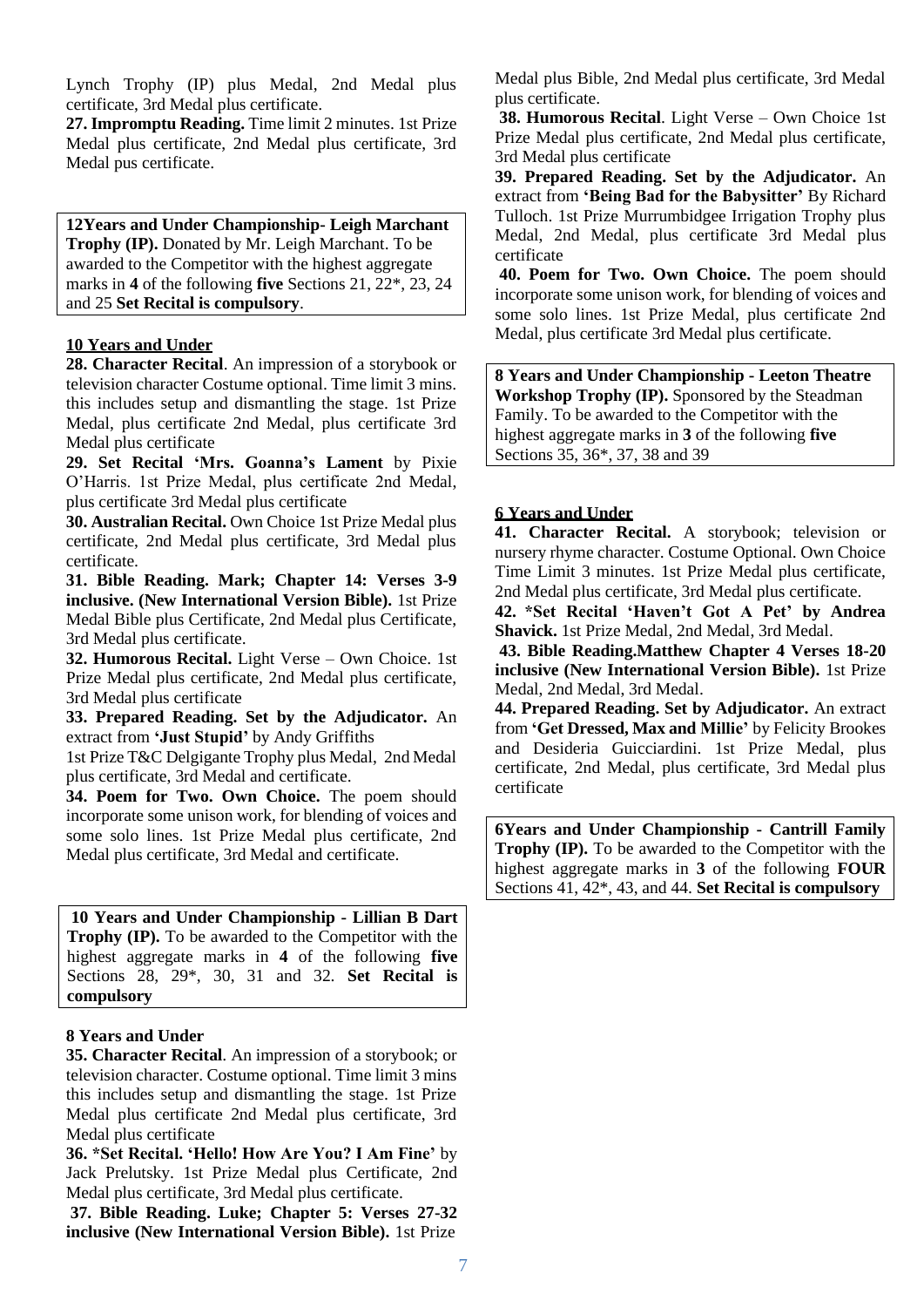#### **SET RECITAL 6 Years and Under**

## **42. Haven't Got A Pet** *by Andrea Shavick*

I've got a father and a mother And a very smelly brother A grandma and a grandpa But I haven't got a pet

I've got an auntie and an uncle Little sisters by the dozen Ninety seven second cousins But I haven't got a pet

Except……….. I have got a slug Which I keep under the rug

Don't tell Mum!

#### **Prepared Reading - 6Years and Under**

#### **44. Get Dressed, Max and Millie** *by Felicity Brooks and Desideria Guicciardini*

Max and Millie are friends. When Max stays at Millie's house, in the morning they like to dress up. "I'm a lovely princess," says Millie, "and I can do princess dancing too."

"I'm a builder," says Max. "I go 'bang, bang, bang' all day."

"Time to get dressed!" calls Millie's daddy. "Shall I help you?"

"N-o-o-o-o! I can do it!" says Millie.

"I can do it too!" says Max.

Max and Millie can dress themselves. Can you get dressed too?

#### **SET RECITAL 8 Years and Under**

#### **36. Hello! How Are You? I am Fine** *By Jack Prelusky*

Hello! How are you? I am fine! is all my dog will say, he's probably repeated it a thousand times today.

He doesn't bark his normal bark, he doesn't even whine, he only drones the same *Hello!* How are you? I am fine!

Hello! How are you? I am fine!

his message doesn't change, it's gotten quite monotonous, and just a trifle strange.

Hello! How are you? I am fine! it makes the neighbours stare, they're unaware that yesterday he ate my talking bear.

#### **Prepared Reading 8Years and Under**

#### **39. Being Bad for the Babysitter** *by Richard Tulloch*

The babysitter who came that night to look after Jane was a new one that Jane didn't know. She'd never been to Jane's house before. Her name was Cathy. Cathy wore glasses and a yellow jumper and carried a thick library book.

"Be good for Cathy, Jane," said Jane's mother as she went out the door. But Jane just pulled her grumpiest face and said nothing.

That was because Jane was making up a plan to be very, very, naughty.

And as soon as her mother's car was out of the driveway and round the corner, Jane began being really, really bad. She waited in bed until Cathy was just sitting down in her chair to read her book. "Cathy!" called Jane. "What is it?" asked Cathy. "I'm thirsty." said Jane. "Oh, said Cathy. So Cathy went and got Jane a drink of water. "Water!" said Jane. "Yuk!" And she spilled the water

#### **SET RECITAL 10Years and under**

#### **29. Mrs Goanna's Lament** *by Pixie O'Harris*

on the floor and pretended it was an accident.

Oh, they make a to-do Of the white cockatoo, And the great wedge-tailed eagle, Especially back view. But they hardly have more Than a "how do you do?" For a creature like me – a Goanna.

They'll take off their hat 'To a dumpy wombat, And they'll put in glass cases The spotted wild cat. But for  $me -$  well, oh, no, There is nothing like that. I'm an ill-used unnoticed Goanna.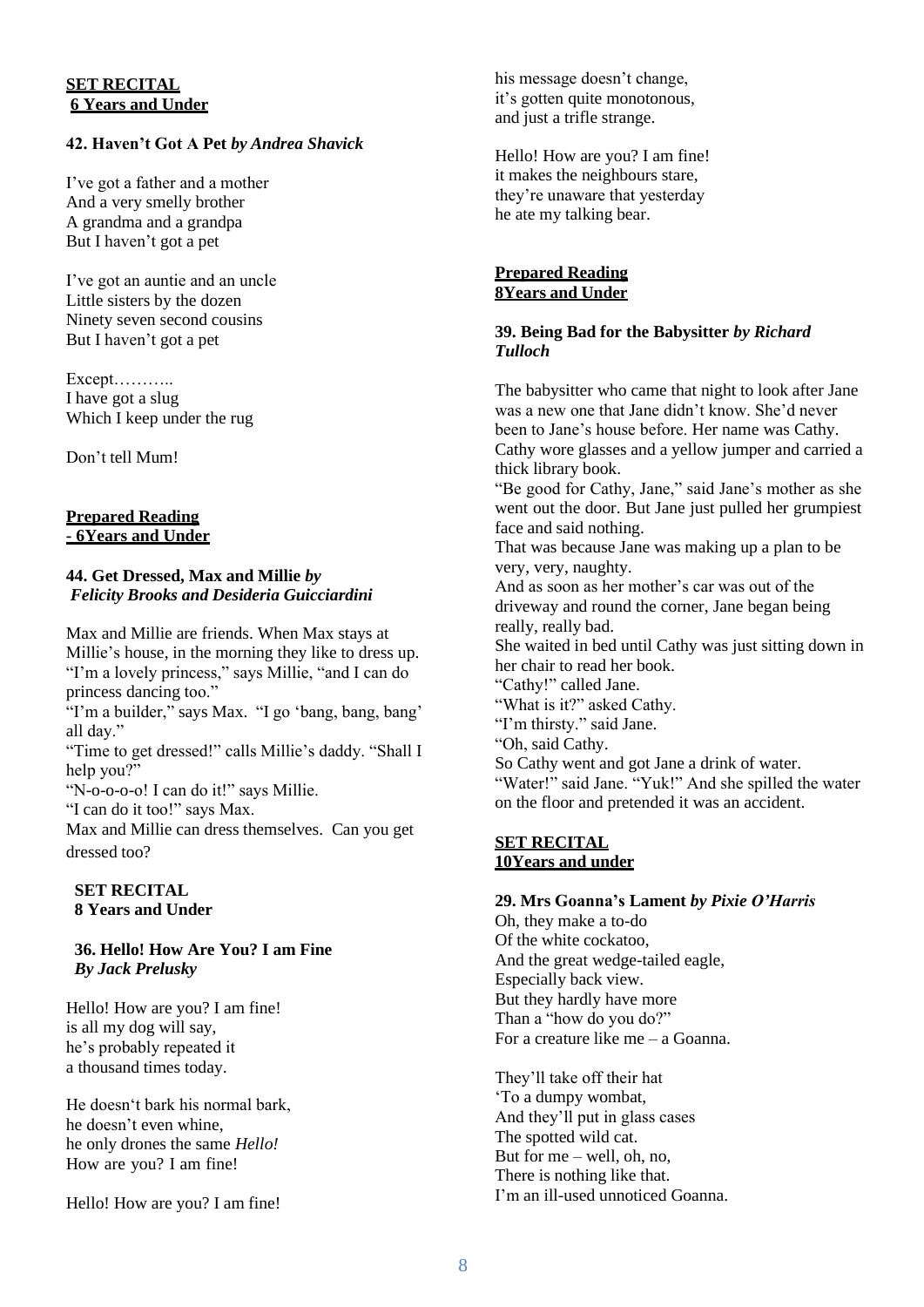And I don't think it's fair Just to notice the bear. To feed him on dainties And treat him with care. When as for poor me – Well, they give me the air, "Oh, it's you – howdy-do" a Goanna!

#### **Prepared Reading 10Years and Under**

#### **33. Just Stupid** *By Andy Griffiths*

The pram is almost tipping over. I'm on two wheels! Sparks are flying off the wheel rims. But it's working. I hear the sound of metal screaming. I close my eyes. I open them again and look over the top of the pram bonnet. The hill seems steeper than I remembered-but then I haven't seen it from this perspective before. The pram takes off down the hill. For real this time. `Danny!' I yell. I'm flying down the hill. I'd try and jump out but I'm going too fast. But if I don't jump, I'm going to cross the road at the bottom of the hill and smash into number 21's brick fence. I see a man watering his nature strip. It's Mr Broadbent, our next-door neighbour. `Mr B!' I yell. `Mr B! Help!' He turns around. I'm kneeling up in the pram waving my Porky Pig rattle. `I can't stop!' I yell. `Stretch your hose across the road!' He shakes his head and turns back to his watering. Mr B and I don't get along too well. I know I can be a bit annoying at times, but that's no excuse for ignoring a fellow human being in distress.

`You'll be sorry!' I yell back.

#### **SET RECITAL 12Years and under**

#### **22. Mr. Pelican by Peter Skrzynecki**

You look so proud And dignified, Mr Pelican – So wise and very quiet, Floating up and down the river While we wait for you to fly. We want to see Your clumsy take-off, Your wings stretched over The sky like sails –

We want to watch You glide beneath the clouds And over the water

Like a feathered plane.

We want to see you Catch a fish and gobble it down In one big gulp  $-$ Out where the water's deeper And the trawlers go out with the tide.

We did not catch a fish all day And only got sunburnt And bitten by sandflies So please catch a fish and show us What a real fisherman you are! Fly, Mr Pelican, fly!

#### **Prepared Reading 12Years and Under**

# **26. The Hobbit** *by J.R.R Tolkein*

Gollum threw himself backwards, and grabbed as the hobbit flew over him, but too late: his hands snapped on thin air, and Bilbo, falling fair on his sturdy feet, sped off down the new tunnel. There was a hissing and cursing almost at his heels at first, then it stopped. All at once there came a blood-curdling shriek, filled with hatred and despair. Gollum was defeated. He dared go no further. He had lost: lost his prey, and lost, too, the only thing he had ever cared for, his precious. The cry brought Bilbo's heart to his mouth, but still he held on. Now faint as an echo, but menacing, the voice came behind:

"Thief, thief, thief! Baggins! We hates it, we hates it, we hates it for ever!"

Then there was a silence. But that too seemed menacing to Bilbo. "If goblins are so near that he smelt them," he thought, "then they'll have heard his shrieking and cursing. Careful now, or this way will lead you to worse things."

Soon the passage that had been sloping down began to go up again, and after a while it climbed steeply**.** But at last the slope stopped, the passage turned a corner and dipped down again, and there, at the bottom of a short incline, he saw, filtering round another corner - a glimpse of light. Scuttling as fast as his legs would carry him he turned the last corner and came suddenly right into an open space, where the light, after all that time in the dark, seemed dazzlingly bright. Bilbo blinked, and then suddenly he saw the goblins. They were aroused, alert, ready for anything. With yells of delight the goblins rushed upon him. A pang of fear and loss, like an echo of Gollum's misery, smote Bilbo,and forgetting even to draw his sword he struck his hands into his pockets. And there was the ring still, in his left pocket, and it slipped on his finger. The goblins stopped short.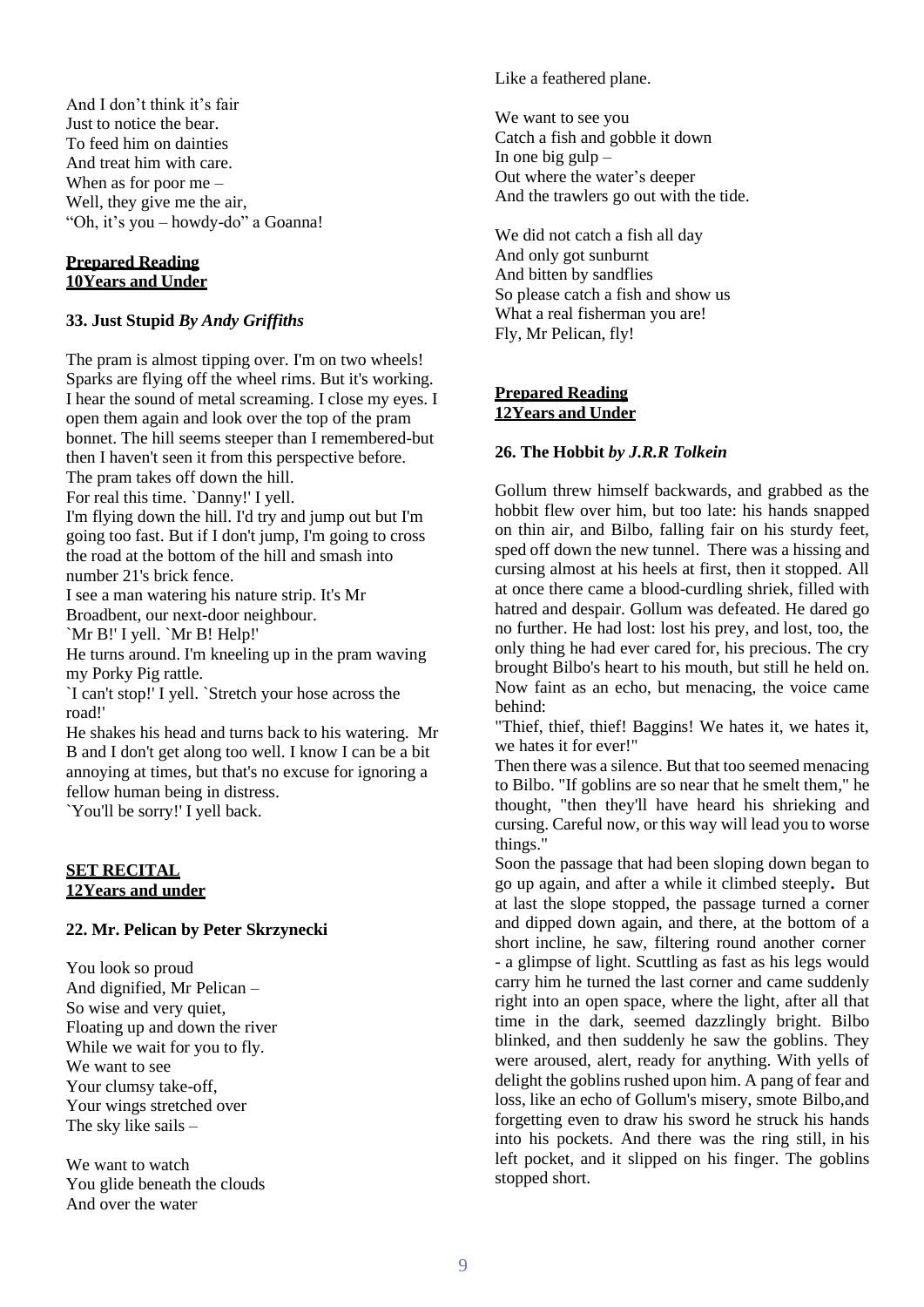# **SET RECITAL 14Years and under**

# **15. Eerie** *by Bill Scott*

There are eerie places everywhere – even in cities, (streets like deep chasms, rocky windowed walls stone underfoot) where you feel something following that is and isn't there. Between dim pools of light from lamps above you feel breath on your neck-nape, almost but not quite hear queer laughter, not with ears but inside your brain.

You hurry home…….

In the bush, too, on lonely tracks sometimes – not always – something's following, dogging you, a small face peering round boulders and tree-boles, a flicker seen from eye-corners. Stare and it isn't there. Though something rustles leaf-litter invisibly and nasty laughter echoes silently inside your head.

You hurry, then. You tell yourself 'Imagination!' but scalp-twitch, skincreep, gooseflesh whisper to you "hurry! Hurry! Hurry!"

Oh, hurry home.

#### **Prepared Reading 14Years and Under**

# **19. Finnikin of the Rock** *by Melina Marchetta*

The town was a labyrinth of stalls and alleyways. More than once the novice seemed to become disoriented and wander in the wrong direction. 'Listen,' Finnikin said firmly. 'Stay close and do not lose sight of me. Do you understand? Nod if you understand.'

She nodded, but he wasn't satisfied.

'This whistle, I want you to listen out for it in case we do get lost.' He whistled a bird-like tune. Twice. Just to be sure she understood. He watched her for a reaction but there was none.

'I don't expect you to learn it. But listen out for it.' She nodded again.

The sun was beginning to disappear and vendors were packing up their wares. Finnikin walked over to purchase their supplies. A few moments later, he heard a furious cry and turned to see a young boy disappear into one of the alleyways. As he turned back to the vendor, he saw the novice stumble to her feet in a daze but before he could call out to her she was off in pursuit of the youth.

*Stupid, stupid girl.* In a moment's frustration he hesitated. It was a perfect opportunity to leave her behind so he and Sir Topher could continue on their way as planned. His mentor had promised him they would go searching for Trevanion's men this autumn. This was his chance to go south, where a group of exiles had once reported seeing the Guard. But Lumatere had lost enough of their people to Sarnak, and before he could stop himself he threw down his coins and raced after her.

## **SET RECITAL 16Years and under**

# **8. Country In the City** *by Lori Eldridge*

Trying to read a book on the patio surrounded by Tall, green sentinels shielding me from the neighbors.

The hot summer sun slowly turning my skin into a sea of freckles except for the patch under my chin that never tans because I read too much.

A brisk breeze skimming the trees reduced to a whisper before it caresses my hair and cools the rivulets running down my neck.

A cacophony of rustling elm leaves drowning out the kids in the city pool, the occasional siren, the cars driving by and the humming of air conditioners.

A bee mistaking me for a flower. A fly using my knee for a heliport. An ant tickling the hairs on my leg.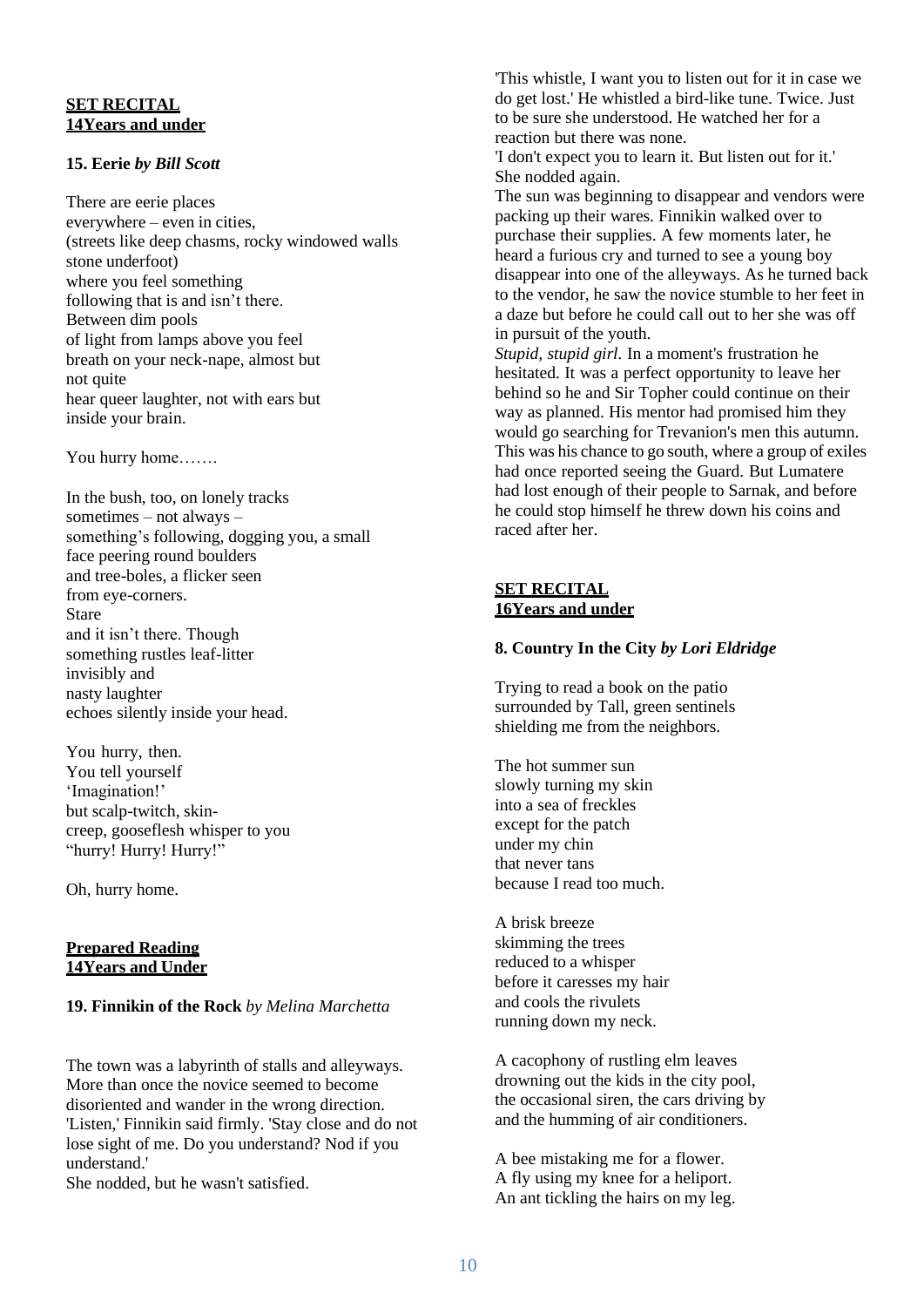A visiting moth leaving a bead of excrement on my book.

That's enough country for today!

#### **Prepared Reading 16Years and Under**

#### **12. To Love A Sunburnt Country b***y Jackie French*

Her bed was by the doorway. It meant less privacy, and more splashes when it rained. But at night she could look upwards at the stars. She might be trapped behind barbed wire, but as long as she could look up, part of her was free.

Morning began like all mornings these days, with calls of 'Tenko! Tenko!', two guards striding right through the hut, one with a rifle with a fixed bayonet and one with a bamboo rod, long and thin and with a bite to rip your skin.

Only 13 women still; one child.

Nancy straightened her clothes and slipped her feet into the sandals she'd managed to make for herself out of slabs of wood, held on with ribbons donated Mrs Hughendorn.

Tenko! The bamboo rod picked at Nancy's arm as she shuffled out.

The good morning 'tenkos' were the parades outside the huts, the women lining up for inspection by two guards. 'Say your names'. The translator was the one she had met the first day, with the soft hands of the city worker, not a soldier.

Nancy waited for her turn. 'Miss Nancy Clancy.' 'Mrs Benjamin Clancy', said Moira. 'Master Gavin Clancy.'

'Guggins', said Gavin, as if recognising his name. He leant over to Nancy, he's small arms out. Nancy froze, waiting for the guard's stick to descend on him, but the translator merely nodded to her to take him. Gavin clutched her like a small koala, surveying the camp as if it had been designed for his entertainment. Roll call was over. But still the guards kept them standing in the sun, staring straight ahead. At last the translator said, 'You may go'.

# **SET RECITAL**

# **OPEN 17 Years and Over**

#### **2. Eurydice In Hades** *by Judith Wright*

I knew this long ago, when first we loved, but time went on so well, I had forgotten what I saw then: how sudden it would be when the path fell in, when hand tore cut of hand, and I went down into this region of clay corridors below the reach of song.

Now l can never hear you, nor you me. Down these blind passages condemned to wander, dreams plague me, and my heart swings like a rocking horse a child's abandoned.

Singer, creator, come and pierce this clay with one keen grief, with one redeeming call. Earth would relent to hear it, if you sang.

As once I dreamed you came. Some music-maker lead me with your voice upwards; I still remember one summoning glance of incandescent light blue as the days I knew. I saw his laurel-wreath, his mourning mouth: he had your very look.

And then I dreamed

theKing's long shout of triumph. and a voice that cried "All's lost". And silence fell. I grope my way through silences like clouds. And still that phrase of music always murmers, but fainter, farther, like your eyes receding.

Your all-creating, all-redeeming song fades, as the daylight fades.